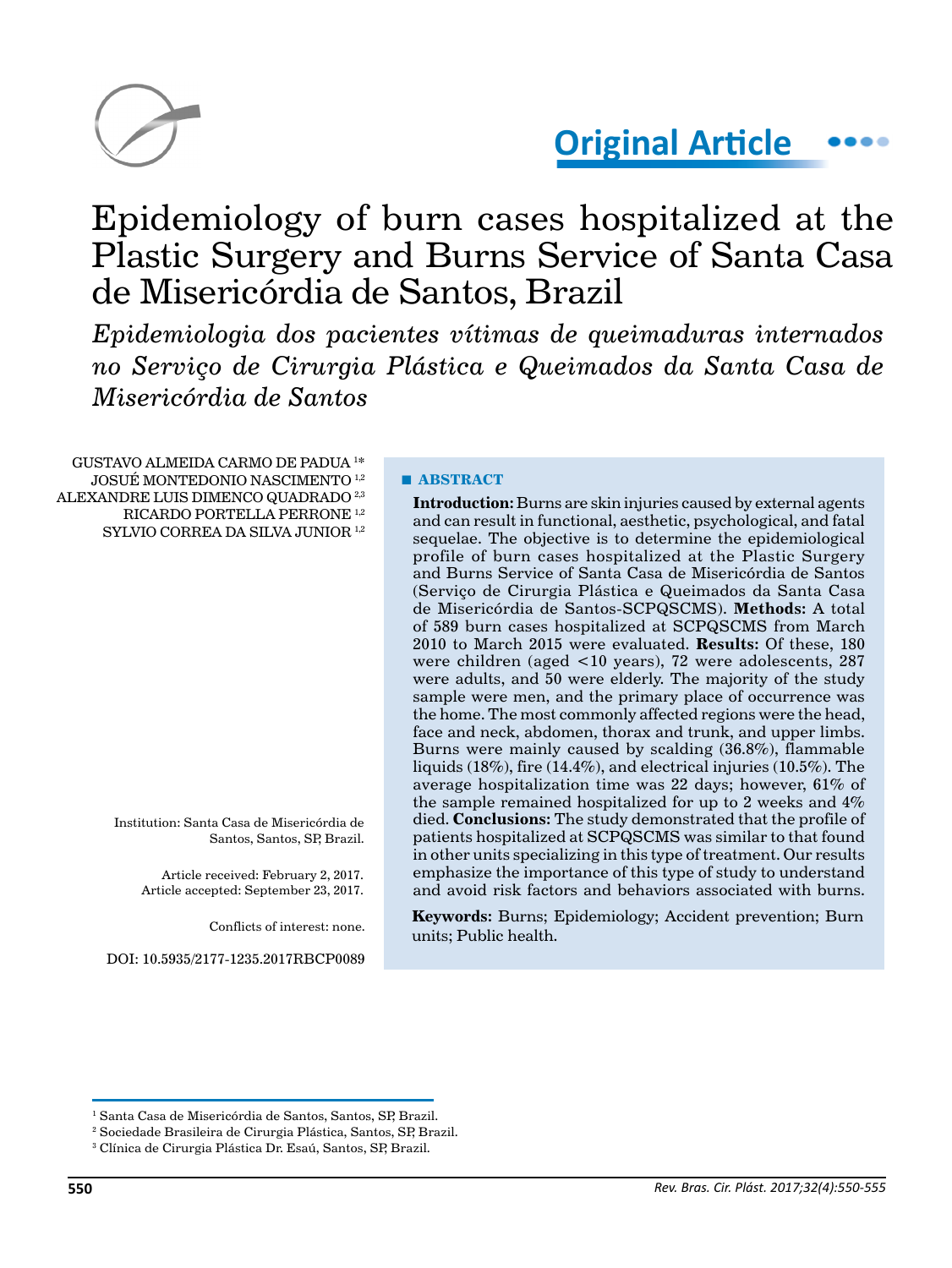#### **■ RESUMO**

**Introdução:** Queimaduras são caracterizadas por uma lesão da pele causada por um agente externo, que podem resultar em sequelas funcionais, estéticas, psicológicas e até mesmo a morte. O objetivo é traçar o perfil epidemiológico dos pacientes vítimas de queimaduras internados no Serviço de Cirurgia Plástica e Queimados da Santa Casa de Misericórdia de Santos (SCPSCMS). **Métodos:** Foram analisados 589 casos de queimaduras internados no período de março de 2010 a março de 2015, no Serviço de Cirurgia Plástica e Queimados da Santa Casa de Misericórdia de Santos. **Resultados:** 180 pacientes eram crianças (< 10 anos); 72 adolescentes; 287 adultos e 50 idosos. A maioria da amostra eram homens e o principal local de ocorrência o domicílio. As regiões afetadas mais frequentes foram a cabeça, face e pescoço, abdome, tórax e tronco, além dos membros superiores. Constatou-se como principais agentes causais a escaldadura (36,8%), seguida dos líquidos inflamáveis (18%), fogo (14,4%) e queimadura elétrica (10,5%). O tempo de internação foi em média 22 dias, contudo, 61% da amostra permaneceu internada por até 2 semanas e, apenas 4% foram a óbito. **Conclusões:** O estudo demonstrou que o perfil do paciente internado por queimadura no SCPSCMS é compatível com o descrito por outras unidades especializadas nesse tipo de tratamento. Ressalta-se a importância desse tipo de estudo para conhecer e intervir em fatores e comportamentos de risco para queimaduras.

**Descritores:** Queimaduras; Epidemiologia; Prevenção de acidentes; Unidades de queimados; Saúde pública.

#### **INTRODUCTION**

Burns are skin injuries caused by external agents, with partial or complete destruction of the skin in some body surface areas due to thermal, electrical, chemical, or radioactive trauma<sup>1</sup>.

Burns are the fourth most common type of traumatic injury worldwide, after traffic accidents, falls, and interpersonal violence, and represent a major global public health challenge as among the most severe injuries<sup>2</sup>. The World Health Organization estimated that there were more than 7.1 million accidental fire-related burns worldwide in 2004, with an overall incidence of 110 cases per 100,000 inhabitants per year<sup>3</sup>.

Approximately 90% of burns occur in low- to middle-income countries in regions that lack the necessary infrastructure to reduce the incidence and severity of these events<sup>2</sup>. The Brazilian Burn Society estimates that 1 million burn injuries occur each year in Brazil; of these, 200,000 are treated by emergency services and  $40,000$  require hospitalization<sup>4,5</sup>.

Previous studies have reported that burns represent severe, complex, and multidisciplinary trauma that can cause functional, aesthetic, and psychological sequelae, and even death $4,6$ . Burn injuries also have social, economic, and public health implications. Database searches found that few epidemiological studies have been performed on burn injuries in Brazil; most of these were concentrated in a few centers specialized in the treatment of burns and were based on international data.

It is known that preventive methods can improve with specific strategies focused on public health education. Therefore, more studies are necessary to understand the epidemiology of burns.

Most studies of burn injuries indicate a need to understand epidemiology to prevent this type of trauma. Leão et al.<sup>1</sup> highlighted the importance of prevention to reduce the morbidity and mortality caused by burns because most cases are preventable. Prevention programs are the best means of avoiding burns and their harmful effects in humans, as noted by Souza et al.<sup>7</sup>.

Lacerda et al.<sup>8</sup> reported that the epidemiological data collected in burn units in Brazil allows health institutions to determine the demand for beds by geographical region, as well as outcome parameters, hospitalization time, bed occupancy, mortality, and infection rate, and use of materials, including antibiotics, blood products, and temporary skin substitutes; this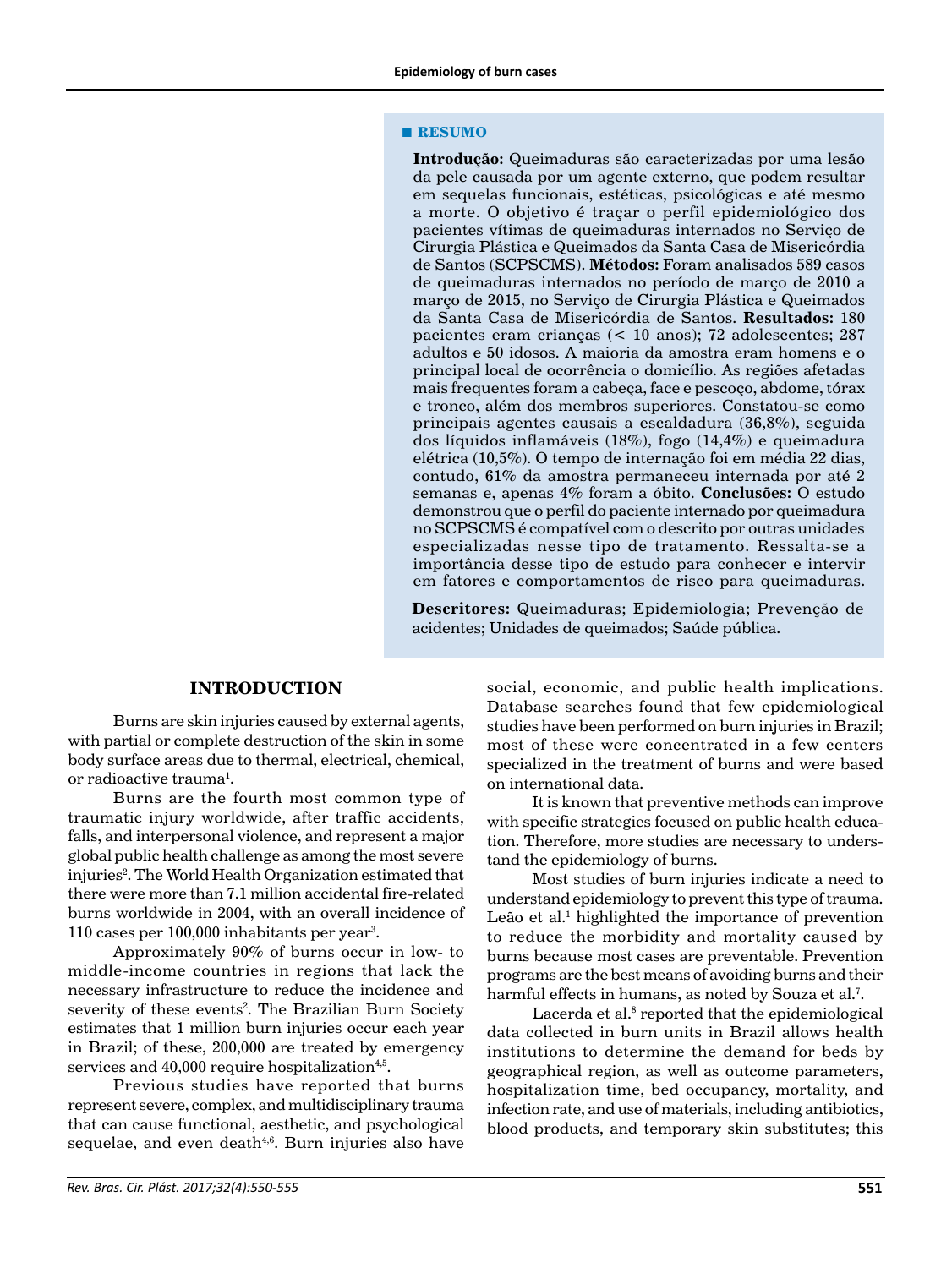information is essential to improve administrative planning, treatment, and rehabilitation for burn injuries.

Leitão et al.<sup>9</sup> emphasized the importance of continued education to prevent avoidable events caused by carelessness in home activities, poor child care, inadequate handling of flammable products, and failure to use personal protective equipment at work.

Therefore, these types of studies are essential to understand and avoid risk factors and behaviors and can guide the adoption of public policies for prevention, education, and regulation.

# **OBJECTIVE**

The objective of the present study was to determine the epidemiological profile of burn cases hospitalized at the Plastic Surgery and Burns Service of Santa Casa de Misericórdia de Santos (Serviço de Cirurgia Plástica e Queimados da Santa Casa de Misericórdia de Santos-SCPQSCMS), São Paulo, Brazil, from 2010 to 2015, in order to understand the characteristics of this population and to improve services and educational policies for the prevention of burns.

#### **METHODS**

This retrospective cross-sectional observational study was conducted using data collected from electronic medical records of SCPQSCMS from 2010 to 2015. The study was approved by the Research Ethics Committee of our institution and registered at the Brazil Registry under Certificate for Ethics Assessment (*Certificado de Apresentação para Apreciação Ética* - CAAE) No. 62945316.7.0000.5448. Patients with second- and thirddegree burns were included in the study; patients who were admitted to the Burn Service but did not require hospitalization and those with incomplete records were excluded.

The collected data were entered on a spreadsheet and analyzed using statistical software (STATA version 13.1; StataCorp, TX, USA). For descriptive statistics, numerical variables were expressed as mean, median, standard deviation (SD), and 95% confidence interval (95% CI), and categorical variables were expressed as absolute (n) and relative  $(\%)$  frequencies. Associations were examined using the chi-square or Fisher's exact test, and *p*-values less than 0.05 were considered significant.

### **RESULTS**

A total of 589 burn cases were hospitalized from March 2010 to March 2015 at the SCPQSCMS. Figure 1 shows the historical trend. Of the 589 cases, 111 (18.9%) were treated in 2010, 125 (21.2%) in 2011, 105 (17.8%) in 2012, 131 (22.2%) in 2013, 102 (17.3%) in 2014, and 15 in 2015 (from January to March). The number of cases was higher in January, July, November, and December.



**Figure 1.** Historical trend of burn cases treated at the Santa Casa de Misericórdia de Santos (n = 589) from 2010 to 2015. Santos, São Paulo, Brazil, 2016.

The mean age of the study population was 28.1  $\pm$ 21.8 years (95% CI, 26.3-29.8). Of these, 30.5% were aged <10 years (16% were aged 0-4 years and 14% were aged 5-9 years), 39.2% were aged 20-49 years, 9.5% were aged 50-59 years, and 8.5% were older than 60 years; most patients (60.3%) were men.

Most cases occurred in Santos (39.1%), with the rest occurring in nearby coastal cities (São Vicente, Praia Grande, Guarujá, and Cubatão). The most common places of occurrence were the home (60.1%), work environment (13%), and public places (4.8%) (Table 1).

The length of hospital stay was highly variable, with a median of 12 days and mean of  $21.6 \pm 28.1$  days (range, 0-207). Most patients (61%) were hospitalized for up to 14 days, and 120 (21%) were hospitalized for more than 28 days. Adults aged 20 to 59 years were hospitalized for a longer period (Figure 2).

With regard to severity,  $86.5\%$  (n = 508) of cases were second-degree burns,  $9.2\%$  (n = 54) were second- and third-degree burns, and  $4.3\%$  (n = 25) were third-degree burns. Among the most severe cases (third-degree burns),  $68\%$  (n = 17) involved the hands and 44% occurred in individuals aged 20 to 59 years. The median body surface area affected  $(SCQ)$  was  $11\%$ , with a minimum of 1% and maximum of 91% ( $n = 479$ ).

Most patients (91.9%) were discharged and only 4.1% ( $n = 23$ ) died. Of these, 11 patients had seconddegree burns (five patients were aged 20 to 59 years and six were older than 60 years) and 12 had second- and third-degree burns (one patient was aged 10-14 years, five were aged 20-59 years, and six were older than 60 years).

Burns were most commonly caused by scalding (36.8%), flammable liquids (18%), fire (14.4%), and electrical injuries (10.5%). Data were categorized according to age and are shown in Table 2.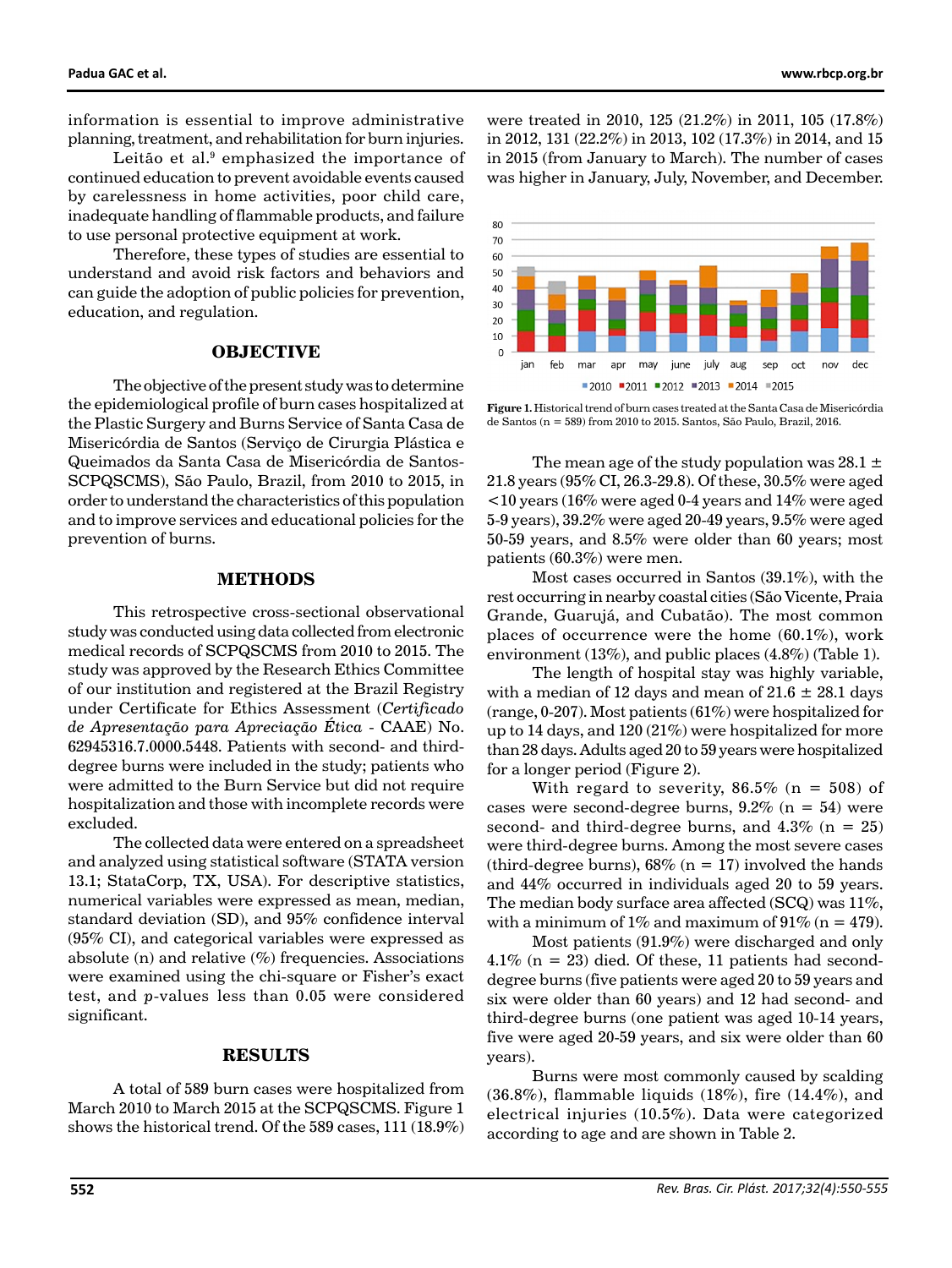**Table 1.** Characteristics of burn cases hospitalized at the Plastic Surgery and Burns Service of the Santa Casa de Misericórdia de Santos (n = 589), Santos, São Paulo state, 2016.

| Characteristics                       | n   | $\%$  |
|---------------------------------------|-----|-------|
| Age (years)                           |     |       |
| $0$  -  4                             | 95  | 16.13 |
| $5$  -  9                             | 85  | 14.43 |
| $10$  -  14                           | 37  | 6.28  |
| $15$  -  $19$                         | 35  | 5.94  |
| $20$  -  49                           | 231 | 39.22 |
| 50  -  59                             | 56  | 9.51  |
| $\geq 60$                             | 50  | 8.49  |
| Sex                                   |     |       |
| Male                                  | 355 | 60.3  |
| Female                                | 234 | 39.7  |
| Origin                                |     |       |
| Santos                                | 230 | 39.05 |
| Other cities                          | 359 | 60.95 |
| Place of occurrence                   |     |       |
| Home                                  | 354 | 60.1  |
| Work                                  | 78  | 13.2  |
| Public places                         | 28  | 4.75  |
| $_{\rm NR}$                           | 129 | 21.9  |
| Affected regions                      |     |       |
| Head/Face/Neck                        | 305 | 51.8  |
| Abdomen/Thorax/Trunk                  | 286 | 48.6  |
| <b>Upper</b> limbs                    | 293 | 49.8  |
| Hand                                  | 89  | 15.1  |
| Perineum                              | 3   | 0.51  |
| Back/Buttocks                         | 8   | 1.36  |
| Lower limbs                           | 179 | 30.4  |
| Foot                                  | 4   | 0.68  |
| Outcome                               |     |       |
| Hospital discharge                    | 541 | 91.85 |
| Death                                 | 24  | 4.07  |
| Hospital transfer                     | 7   | 1.19  |
| $\text{NR} \cdot \text{Not recorded}$ |     |       |

NR: Not recorded.

Burns caused by fire were significant in those aged 0-4 years and >20 years. Flammable liquids, scalding, and heated surfaces were more common causes of injury in those aged 0-9 years and 15-59 years. Burns due to chemicals and heated gases were only significant in adults aged 20 to 59 years.



**Figure 2.** Hospitalization time for burn cases by age group at the Santa Casa de Misericórdia de Santos (n = 589) from 2010 to 2015. Santos, São Paulo, Brazil, 2016.

#### **DISCUSSION**

Burns are severe injuries associated with morbidity and mortality; however, their incidence in Brazil is unknown. For this reason, the understanding of the epidemiology and the most frequent causes of burns may aid in the development of health policies related to prevention, treatment, and rehabilitation $10$ .

Our results agree with those of other studies, with the highest number of cases occurring in the age group 20 to 49 years, in males, and in the home environment. The main causative agents were flammable liquids, fire, scalding, and heated surfaces and gases. The epidemiological analysis conducted by Coutinho et al.<sup>6</sup> indicates that this age group comprises the largest productive work force, and includes young adults (aged 20 to 30 years); this group also has the highest rate of thermal lesions.

Chemical burns were more common in this age group and occurred in the work environment in 75% of cases. Gimenes et al.11 reported that although most cases occur in the home, the high percentage of occupational accidents should not be underestimated, and investment in education and incentives for the use of individual and collective protective equipment are essential.

Our results revealed that 16% of burn cases were in the age group 0 to 4 years and 14% were in those aged 5 to 9 years. Other studies<sup> $4,10,11$ </sup> reported that scalding was the primary cause, indicating the importance of prevention in this age group. Millan et al.<sup>10</sup> indicated that these cases might be correlated with the neuropsychomotor development of children. When no longer entirely dependent on adults, a child begins to walk and experience the world more freely, and parents need to be attentive and vigilant in this developmental phase.

Among the elderly, scalding and fire were the primary causes, as reported in an epidemiological study by Bastos et al.<sup>12</sup>. The authors also observed that despite the low incidence in the elderly, this population has a high risk of mortality and represents 33-63% of reported cases.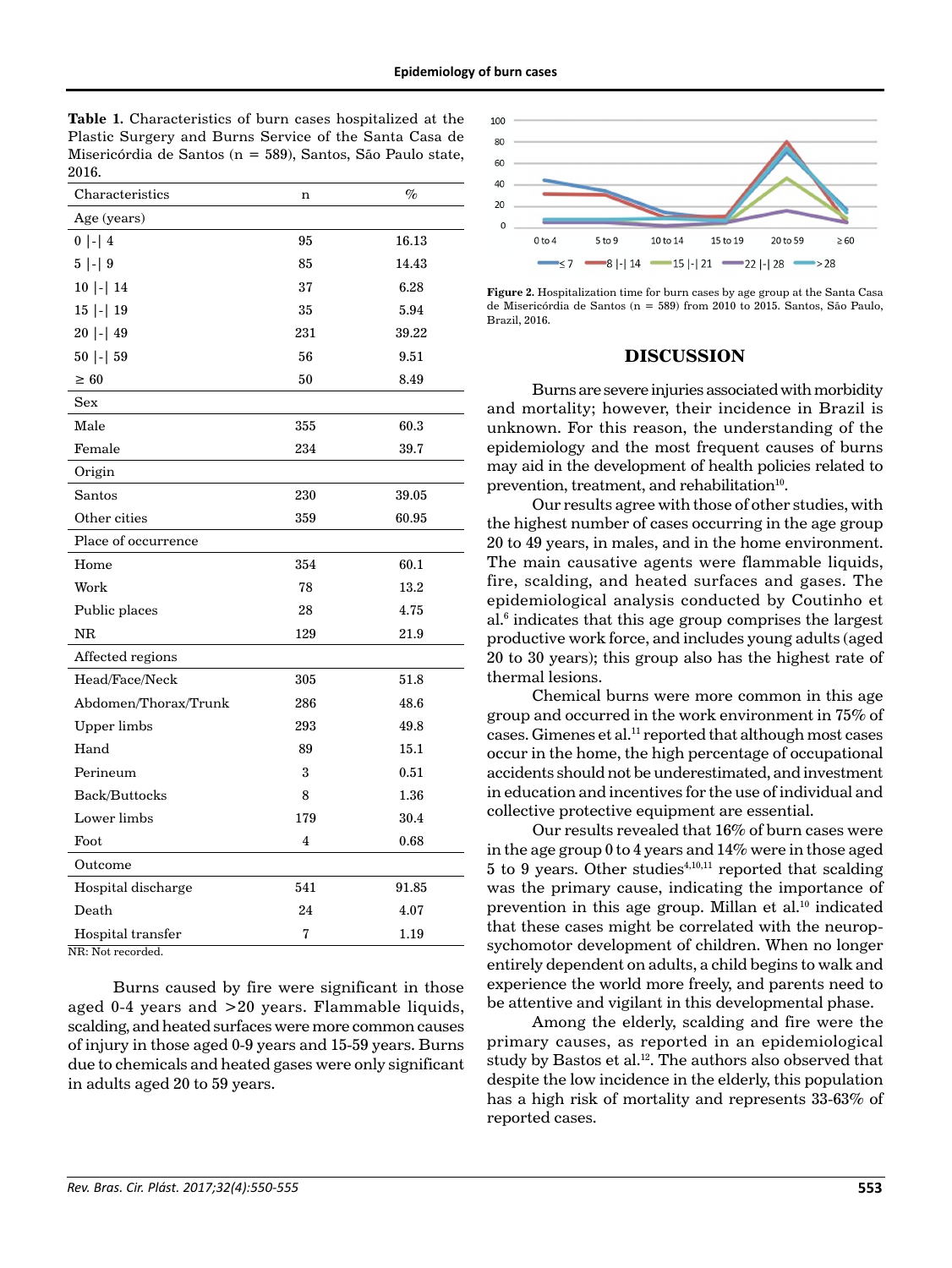| Padua GAC et al. |  |
|------------------|--|
|------------------|--|

| Table 2. Main causes of burns according to age categories ( $n = 589$ ), Santos, São Paulo Brazil, 2016. |  |  |  |
|----------------------------------------------------------------------------------------------------------|--|--|--|
|----------------------------------------------------------------------------------------------------------|--|--|--|

| Cause                | Age $0-4$ years $(n = 95)$  |                  |                          | Age 5-9 years $(n = 85)$   |                  |           |  |
|----------------------|-----------------------------|------------------|--------------------------|----------------------------|------------------|-----------|--|
|                      | $\mathbf n$                 | $\%$             | $p-value$                | $\mathbf n$                | $\%$             | $p-value$ |  |
| Fire                 | $\mathbf{0}$                | $\bf{0}$         | $0.000*$                 | 10                         | 11.76            | 0.449     |  |
| Flammable liquids    | $\bf{0}$                    | $\boldsymbol{0}$ | $0.000*$                 | $\mathbf 5$                | 5.88             | 0.002     |  |
| Scalding             | 66                          | 69.47            | 0.000                    | 47                         | 55.29            | 0.000     |  |
| Heated surface       | 10                          | 10.53            | 0.001                    | 7                          | 8.24             | 0.048     |  |
| Heated asphalt (tar) | $\bf{0}$                    | $\bf{0}$         | $0.703*$                 | $\boldsymbol{0}$           | $\boldsymbol{0}$ | $0.732*$  |  |
| Chemical             | $\mathbf{0}$                | $\bf{0}$         | $0.099*$                 | $\bf{0}$                   | $\bf{0}$         | $0.129*$  |  |
| Electrical           | 11                          | 11.58            | 0.715                    | 13                         | 15.29            | 0.122     |  |
| Heated gases (steam) | $\boldsymbol{0}$            | $\bf{0}$         | $0.203*$                 | $\bf{0}$                   | $\pmb{0}$        | $0.243*$  |  |
| Cause                | Age 10-14 years $(n = 37)$  |                  |                          | Age 15-19 years $(n = 35)$ |                  |           |  |
|                      | n                           | $\%$             | $p-value$                | $\mathbf n$                | $\%$             | $p-value$ |  |
| Fire                 | $\overline{4}$              | 10.81            | $0.359*$                 | $\overline{2}$             | 5.71             | $0.095*$  |  |
| Flammable liquids    | $\overline{7}$              | 18.92            | 0.880                    | 16                         | 45.71            | 0.000     |  |
| Scalding             | 16                          | 43.24            | 0.404                    | 11                         | 31.43            | 0.494     |  |
| Heated surface       | $\overline{2}$              | 5.41             | $0.475*$                 | $\mathbf{1}$               | 2.86             | $0.554*$  |  |
| Heated asphalt (tar) | 1                           | 2.7              | $0.122*$                 | $\bf{0}$                   | $\bf{0}$         | 0.885*    |  |
| Chemical             | $\bf{0}$                    | $\bf{0}$         | $0.426*$                 | $\boldsymbol{0}$           | $\boldsymbol{0}$ | $0.447*$  |  |
| Electrical           | $\overline{2}$              | 5.41             | $0.229*$                 | 4                          | 11.43            | $0.514*$  |  |
| Heated gases (steam) | $\bf{0}$                    | $\bf{0}$         | $0.555*$                 | $\bf{0}$                   | $\bf{0}$         | $0.574*$  |  |
| Cause                | Age 20-59 years $(n = 287)$ |                  | Age $>60$ years (n = 50) |                            |                  |           |  |
|                      | n                           | $\%$             | $p-value$                | $\mathbf n$                | $\%$             | $p-value$ |  |
| Fire                 | 56                          | 19.51            | 0.001                    | 13                         | 26               | 0.015     |  |
| Flammable liquids    | 71                          | 24.74            | 0.000                    | $\bf 7$                    | 14               | 0.442     |  |
| Scalding             | 60                          | 20.91            | 0.000                    | 17                         | 34               | 0.663     |  |
| Heated surface       | $\overline{2}$              | 0.7              | $0.000*$                 | $\bf 3$                    | $\bf 6$          | $0.358*$  |  |
| Heated asphalt (tar) | $\bf{0}$                    | $\bf{0}$         | $0.262*$                 | $\mathbf{1}$               | 2                | $0.163*$  |  |
| Chemical             | 12                          | 4.18             | $0.001*$                 | $\mathbf{1}$               | $\overline{c}$   | $0.696*$  |  |
| Electrical           | 30                          | 10.45            | 0.955                    | $\overline{c}$             | 4                | $0.082*$  |  |
| Heated gases (steam) | 8                           | 2.79             | $0.016*$                 | $\mathbf{1}$               | $\overline{2}$   | $0.553*$  |  |

Not reported: 39 cases; chi-square test; \*Fisher's exact test.

The average hospitalization time in our study was 22 days, and the majority (61%) of the study population was hospitalized for up to 14 days. These results agree with those of other Brazilian studies<sup>1,4,6,9</sup>. The body regions most commonly affected were the thorax and upper limbs, and this result was corroborated by a descriptive study conducted by Leão et al.<sup>1</sup> in Minas Gerais.

The mortality rate found in this study (4%) agrees with the results of previous studies<sup>5,6</sup>. A total of 23 patients died in our sample. Of these, 12 were elderly (24%, 12/50), 10 were young adults (3.5%, 10/287), and one was an adolescent (1.4%, 1/72). Dias et al.<sup>5</sup> found that the mortality rate reported by burn units was strongly correlated

with the social and economic conditions of the involved countries. Moreover, this rate reflects the severity of the accidents and is dependent on the education level of the population, promotion of prevention campaigns, quality of electrical distribution networks, and resources available for the treatment of burns, among other factors.

# **CONCLUSION**

This study demonstrated that the profile of burn cases admitted to the Plastic Surgery and Burns Service of Santa Casa de Misericórdia de Santos was similar to that found in other burn units.